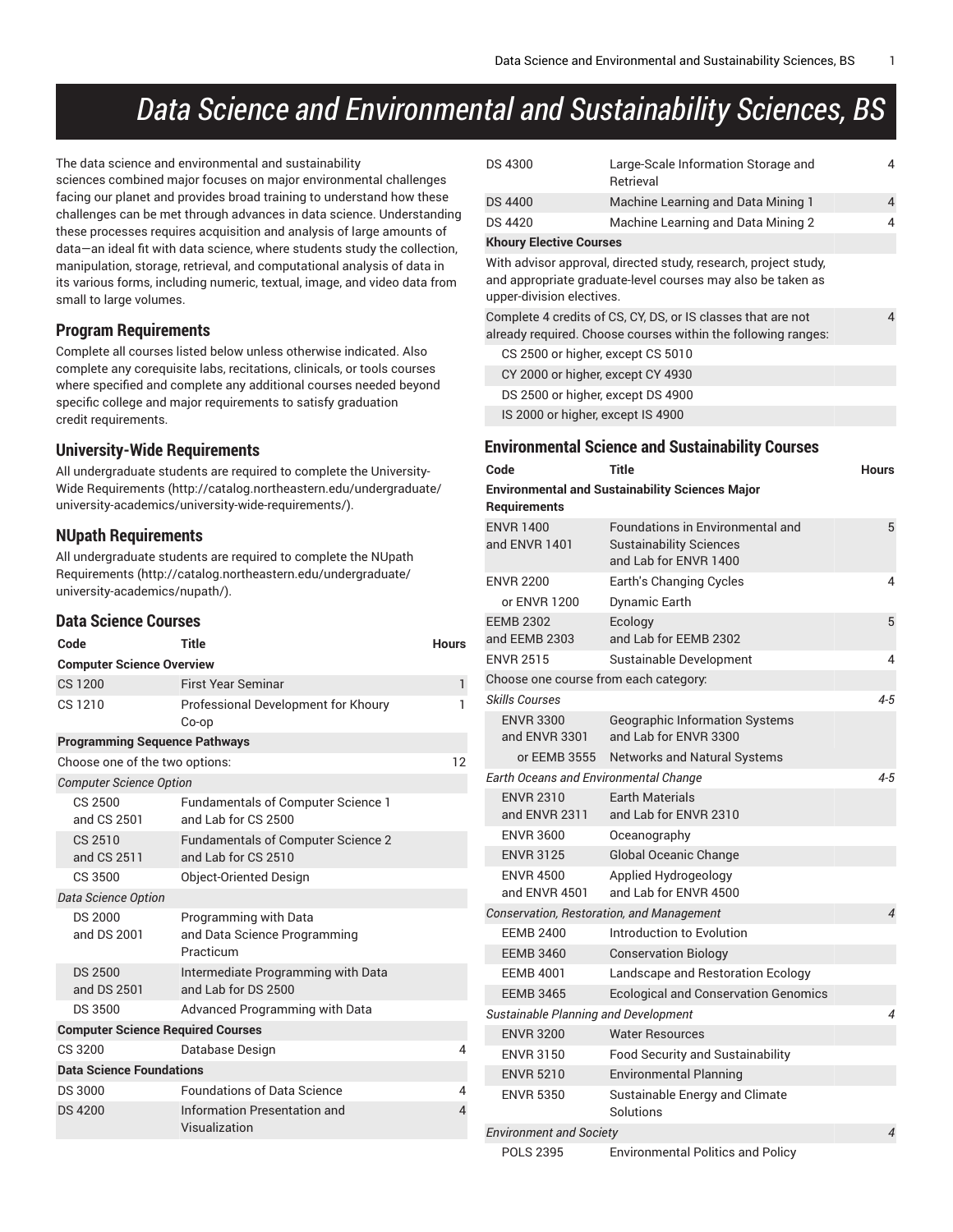#### 2 Data Science and Environmental and Sustainability Sciences, BS

| <b>PPUA 5260</b> | <b>Ecological Economics</b>          |
|------------------|--------------------------------------|
| <b>PPUA 5268</b> | International Environmental Policy   |
| SOCL 2485        | Environment, Technology, and Society |

# **Supporting Courses**

| Code<br><b>Calculus</b>                            | Title                                                                               | <b>Hours</b> |
|----------------------------------------------------|-------------------------------------------------------------------------------------|--------------|
| <b>MATH 1251</b>                                   | <b>Calculus and Differential Equations for</b><br>Biology 1                         | 4            |
| or MATH 1341                                       | Calculus 1 for Science and Engineering                                              |              |
| <b>ENVR 2500</b><br>and ENVR 2501                  | <b>Biostatistics</b><br>and Lab for ENVR 2500                                       | 5            |
| <b>Chemistry</b>                                   |                                                                                     |              |
| <b>CHEM 1211</b><br>and CHEM 1212<br>and CHEM 1213 | <b>General Chemistry 1</b><br>and Lab for CHEM 1211<br>and Recitation for CHEM 1211 | 5            |
| <b>CHEM 1214</b><br>and CHEM 1215<br>and CHEM 1216 | <b>General Chemistry 2</b><br>and Lab for CHEM 1214<br>and Recitation for CHEM 1214 | 5            |

#### **Computer Science English Requirement**

| Code                                       | Title                                                    | Hours          |
|--------------------------------------------|----------------------------------------------------------|----------------|
| <b>College Writing</b>                     |                                                          |                |
| <b>ENGW 1111</b>                           | <b>First-Year Writing</b>                                | $\overline{4}$ |
| or ENGW 1102                               | First-Year Writing for Multilingual Writers              |                |
| <b>Advanced Writing in the Disciplines</b> |                                                          |                |
| Complete one of the following:             |                                                          | 4              |
| <b>ENGW 3302</b>                           | Advanced Writing in the Technical<br>Professions         |                |
| <b>ENGW 3307</b>                           | Advanced Writing in the Sciences                         |                |
| <b>ENGW 3315</b>                           | Interdisciplinary Advanced Writing in<br>the Disciplines |                |

# **Integrative Requirement**

| Code                           | Title                                                         | <b>Hours</b> |
|--------------------------------|---------------------------------------------------------------|--------------|
| Complete one of the following: |                                                               | 4            |
| <b>ENVR 4050</b>               | Solving Emerging Environmental<br>Challenges through Capstone |              |
| <b>ENVR 4971</b>               | Junior/Senior Honors Project 2                                |              |
| <b>ENVR 4997</b>               | <b>Senior Thesis</b>                                          |              |
| CS 4991                        | Research                                                      |              |

#### **Required General Electives**

| Code | Title                                     | <b>Hours</b> |
|------|-------------------------------------------|--------------|
|      | Complete 24 credits of general electives. | 24           |

#### **Khoury College GPA Requirement**

Minimum 2.000 GPA required in all CS, CY, DS, and IS courses

#### **NUpath Requirements Satisfied**

• Engaging with the Natural and Designed World

Conducting Formal and Quantitative Reasoning

• Analyzing and Using Data

• Writing in the First Year • Advanced Writing in the Disciplines • Writing-Intensive in the Major • Demonstrating Thought and Action in a Capstone

Integrating Knowledge and Skills Through Experience is satisfied through co-op.

# **Program Requirement**

134 total semester hours required

# **Plan of Study**

#### **Sample Patterns**

- **Four Years, Two Co-ops in Summer 2/Fall**
- **Year 1**

| Fall                                                                   |    | <b>Hours Spring</b>                                               |                | <b>Hours Summer 1</b>         |                | <b>Hours Summer 2</b> | <b>Hours</b>   |
|------------------------------------------------------------------------|----|-------------------------------------------------------------------|----------------|-------------------------------|----------------|-----------------------|----------------|
| CS 1200                                                                |    | 1 CS 2510<br>and CS 2511                                          |                | 5 CS 3500                     |                | 4 Elective            | 4              |
| <b>CS 1800</b><br>and CS 1802                                          |    | 5 ENVR 2515                                                       |                | 4 CS 3200                     |                | 4 Elective            | $\overline{4}$ |
| CS 2500<br>and CS 2501                                                 |    | 5 ENVR 1400<br>and<br><b>ENVR 1401</b>                            | 5              |                               |                |                       |                |
| <b>ENVR 2200</b>                                                       |    | 4 EEMB 2302<br>and<br><b>EEMB 2303</b>                            | 5              |                               |                |                       |                |
| <b>ENGW 1111</b>                                                       | 4  |                                                                   |                |                               |                |                       |                |
|                                                                        | 19 |                                                                   | 19             |                               | 8              |                       | 8              |
| Year <sub>2</sub>                                                      |    |                                                                   |                |                               |                |                       |                |
| Fall                                                                   |    | <b>Hours Spring</b>                                               |                | Hours Summer 1 Hours Summer 2 |                |                       | <b>Hours</b>   |
| <b>CHEM 1211</b><br>and<br><b>CHEM 1212</b><br>and<br><b>CHEM 1213</b> |    | 5 CHEM 1214<br>and<br><b>CHEM 1215</b><br>and<br><b>CHEM 1216</b> |                | 5 MATH 1341<br>or 1251        |                | 4 Co-op               |                |
| <b>DS 3000</b>                                                         |    | 4 DS 4200                                                         |                | 4 Elective                    | $\overline{4}$ |                       |                |
| <b>ENVR skills</b><br>course                                           |    | 4 ENVR 2500                                                       | 4              |                               |                |                       |                |
| <b>ENVR Earth</b><br>oceans<br>course                                  |    | 4 DS 4300                                                         | $\overline{4}$ |                               |                |                       |                |
|                                                                        |    | CS 1210                                                           | 1              |                               |                |                       |                |
|                                                                        | 17 |                                                                   | 18             |                               | 8              |                       | $\mathbf 0$    |
| Year <sub>3</sub>                                                      |    |                                                                   |                |                               |                |                       |                |
| Fall                                                                   |    | <b>Hours Spring</b>                                               |                | <b>Hours Summer 1</b>         |                | <b>Hours Summer 2</b> | <b>Hours</b>   |
| Co-op                                                                  |    | DS 4400                                                           |                | 4 ENGW 3302                   |                | 4 Co-op               |                |
|                                                                        |    | <b>ENVR</b><br>conservation<br>course                             |                | 4 Elective                    | $\overline{4}$ |                       |                |
|                                                                        |    | <b>ENVR</b><br>sustainable<br>course                              | 4              |                               |                |                       |                |